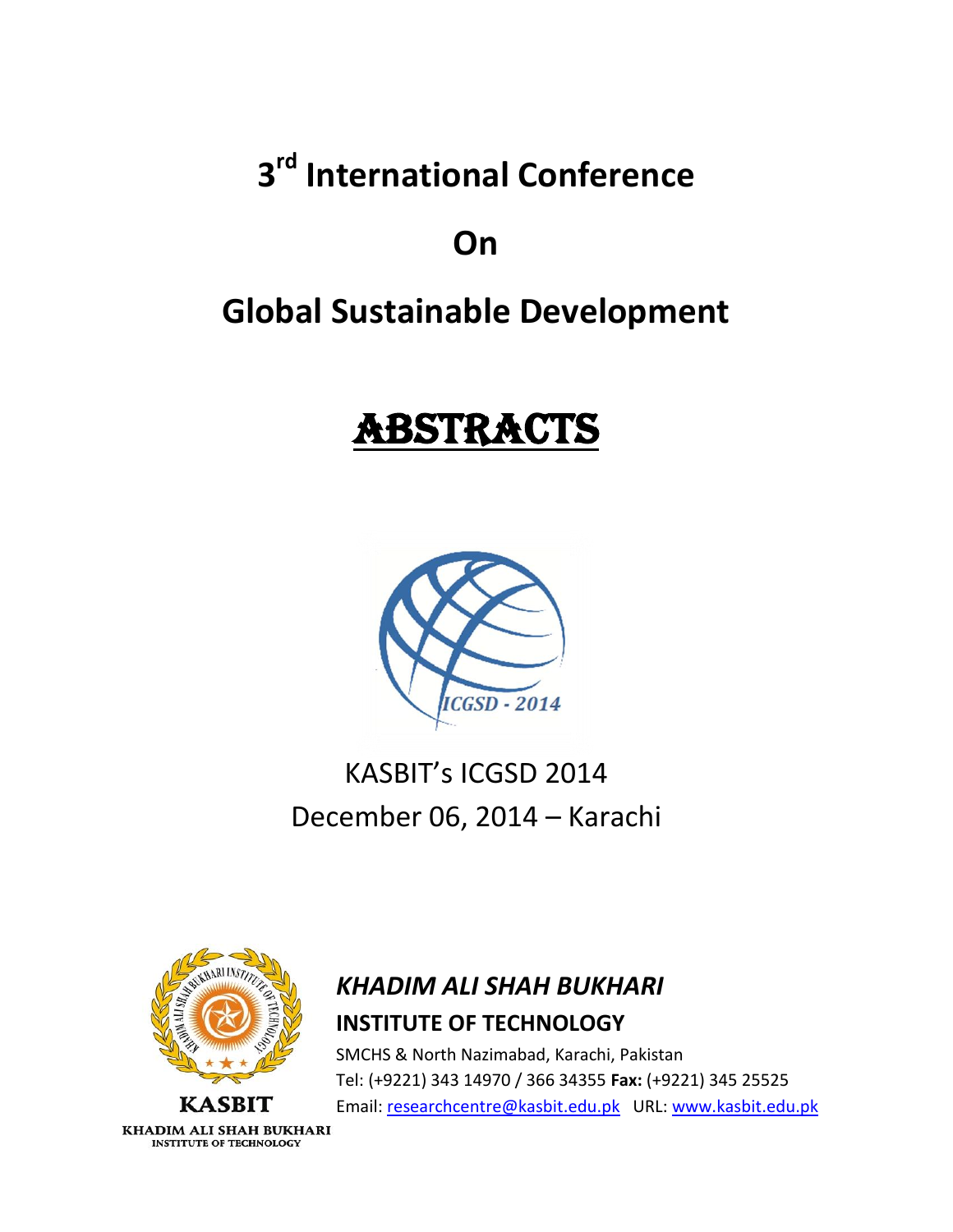## **CONFERENCE ORGANIZERS**

### *Chief Organizer*

Muhammad Adeel Mannan

### *Organizing Committee*

Mr. Faisal Sultan Ms. Shaista Tariq Mr. Eesar Khan Ms. Anila Tariq Mr. Syed Firasat Hussain

### *Advisors to Committee*

Mr. Rais Alvi Dr. Abdul Kabeer Kazi Syed Karamatullah Hussaini Mr. Munir Hussain Mr. Umer Farooq Mr. Moazzam Shere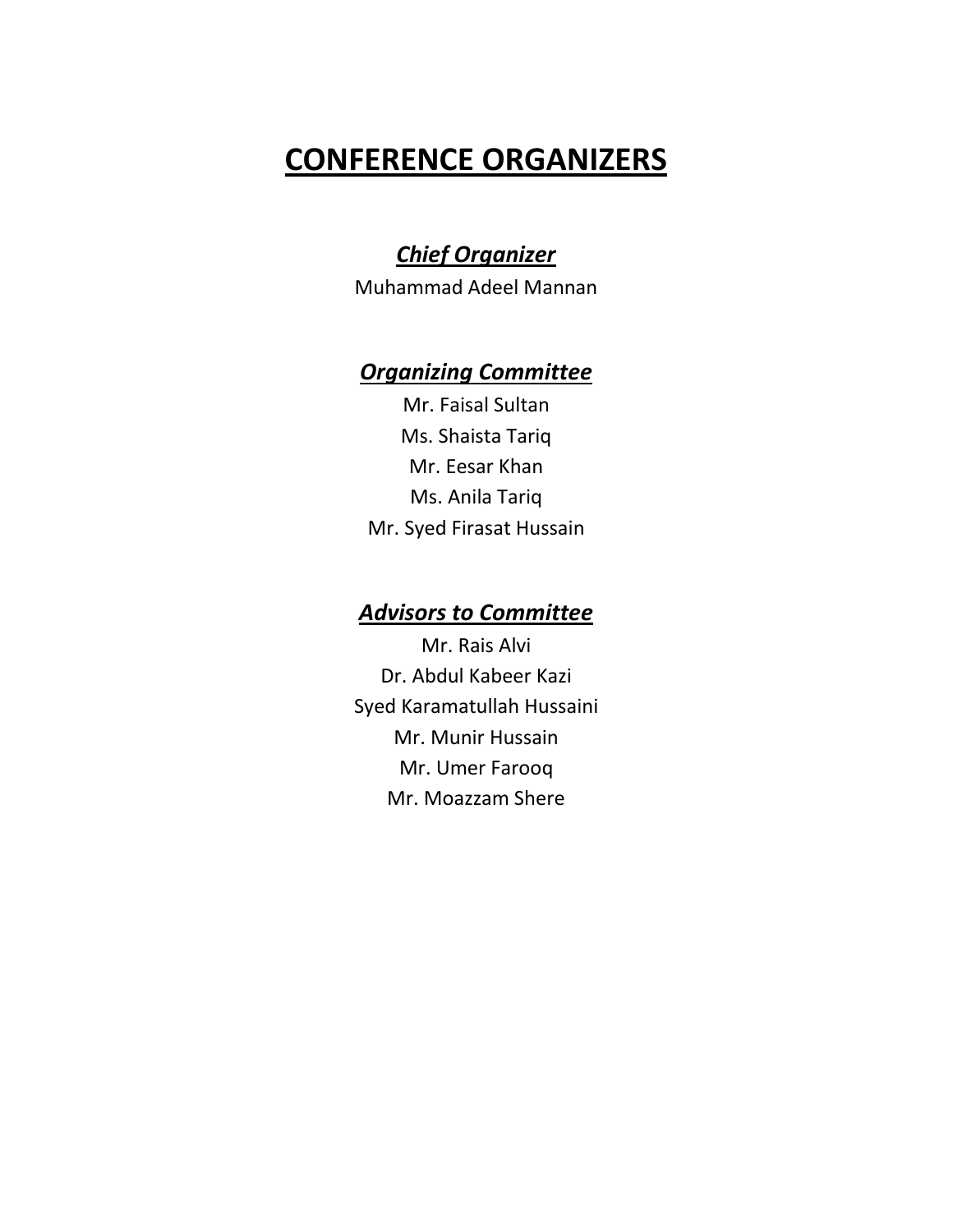### **List of Abstracts**

| Customer behavioral approach for using micro-Credit: analysis of rural community OF Pakistan by Huma    |
|---------------------------------------------------------------------------------------------------------|
| Determinants impacting the Organizational Performance of employees: A case study of Sui Southern Gas    |
| Measuring the Effect of the Job Training on the Efficiency and Effectiveness of Employees; A Case Study |
| Impact of Absenteeism on Organizational Performance; A Case Study on SSGC Limited, Karachi by Tooba     |
| The Factor Influencing the Employees' Job Placement Through Recruitmnet Agencies in Karachi, Pakistan   |
| The impact of Enterprise Resource Planning implementation on financial performance of bank: A case      |
| Analysis of GDP and Macroeconomic Variables on Economic Growth of Pakistan by Saira Faheem Khan. 7      |
| Enhancement in Entrepreneurial Succession: Trivial Focuses On Knowledge Base Enterprises (KBE) by       |
| Determinants of Capital Structuring; Growth and Financing Behavior of Firms of Cement Sector in         |
| Early retirement intention of experienced employees and bridge employment by Dr. Noor Ahmed             |
|                                                                                                         |
| The Impact of Poor Loan Re-Payment Behavior on the Bank Profitability by Syed Muhammad Saqib 9          |
| Impact of Employee Motivation Leads to Employee Retention By Madiha Naeem Qureshi and Shumaila 9        |
| How to Implement Dress Code at IBA Jamshoro by Salar Hussain and Murk Mari 10                           |
| A Study of the factors that influencing consumer intention to adopt online purchasing by using Business |
| The Role of Public Debt and Explicit Liabilities in the Economic Growth of Pakistan (1998-99 / 2007-08) |
| Impact of Financial and Operating Leverages on firm's profitability: (Case study of consumer product    |
| Developmentally Appropriate Practices in Early Childhood Education: Perceptions of Practitioners by     |
| Main Changes in Consumer Buying Behaviour during Economic Crisis in Pakistan by Syed Nadeem Azmat       |
| Revalidation of random walk theory using data from Karachi Stock Exchange by Muhammad Saleem12          |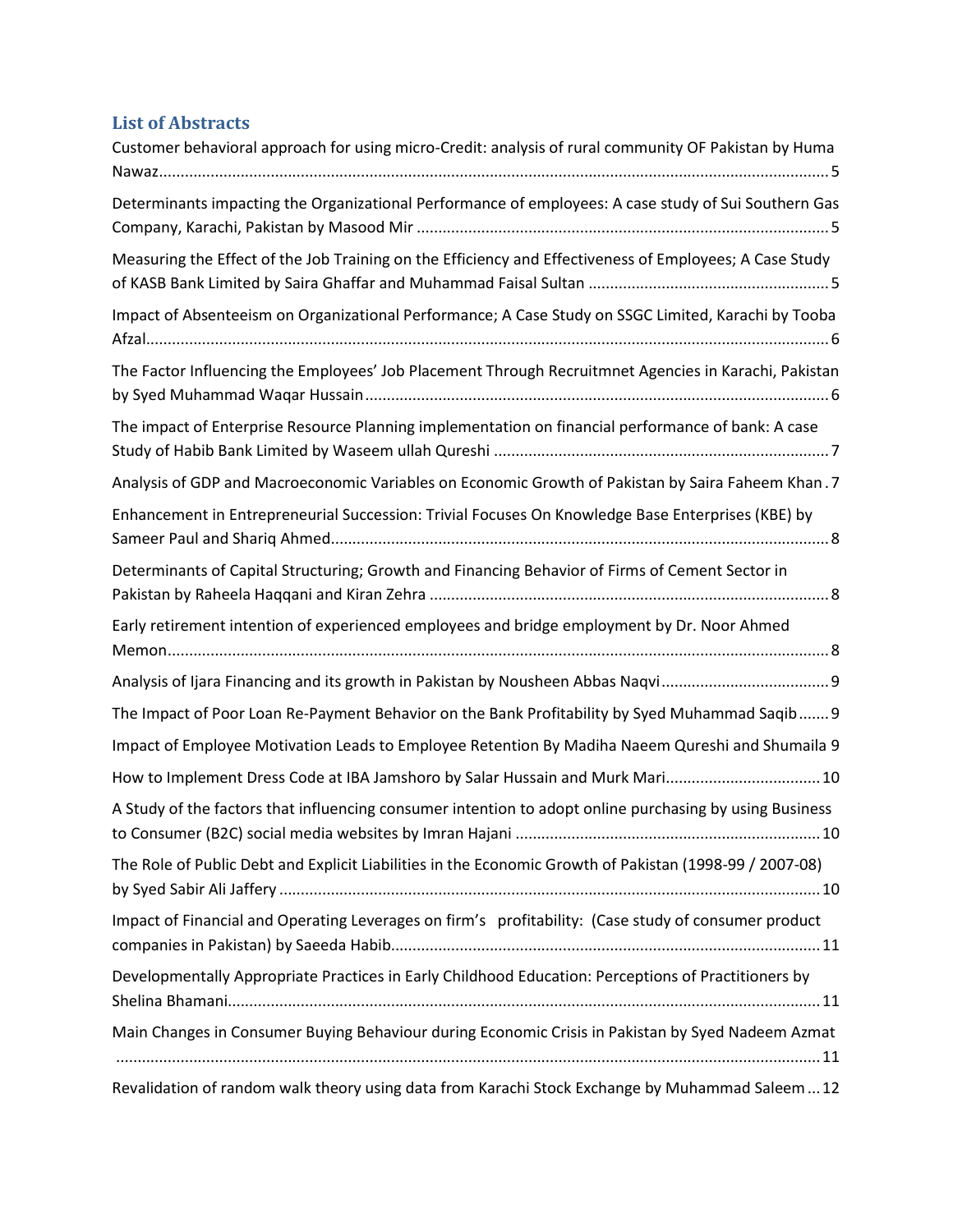| Critical Success Factors of Knowledge Management Systems Implementation by Abdul Samad and                                                                                                                |
|-----------------------------------------------------------------------------------------------------------------------------------------------------------------------------------------------------------|
| The Impact of Knowledge Management Processes on Business Model Innovation by Syed Faraz Hasan                                                                                                             |
| The influence of working capital management components on corporate profitability: A survey on                                                                                                            |
| Impact of Fleet Finance to Corporate Clients in Islamic Banks of Pakistan; A Case Study of Burj Bank Ltd                                                                                                  |
| An Empirical Investigation on Gender Harassment in an Organization by Fazila Muhammad Ali and                                                                                                             |
| Impact of Energy Consumption on Economic Growth Rate (GDP) in Pakistan by Hafiz Muhammad Saad15                                                                                                           |
| Preference of Customer in Selecting Informal Clothing Brands: A Quantitative Analysis on Bonanza by                                                                                                       |
| Factor Affecting the Advertising Strategy of Admission in Private Universities in Karachi by Saif ur                                                                                                      |
| A Critical Analysis on the Impact of Billboard Advertising Over Sales of Gul Ahmed Textile Pakistan by                                                                                                    |
| Measuring the effect of various factors which influence the Customers to adapt internet banking; A case                                                                                                   |
| Measuring the impact of job enrichment on the job satisfaction and motivation and organizational<br>commitment of employees; A case study of Karachi Golf Club by Fazila Muhammad Ali and Hussam          |
| Impact of Establishment of Benazir Bhutto Shaheed University Lyari (BBSUL) on the Future development<br>of the society of Lyari: Evidence from students of BBSUL by Gobind M. Herani, Mehak Kanwal, Zehra |
| Measuring the impact of job enlargement on the satisfaction, motivation and organizational<br>commitment of employees; A case study of Hilton Pharma Karachi by Misbah Khan and M Faisal Sultan           |
|                                                                                                                                                                                                           |
|                                                                                                                                                                                                           |
|                                                                                                                                                                                                           |
|                                                                                                                                                                                                           |
|                                                                                                                                                                                                           |
|                                                                                                                                                                                                           |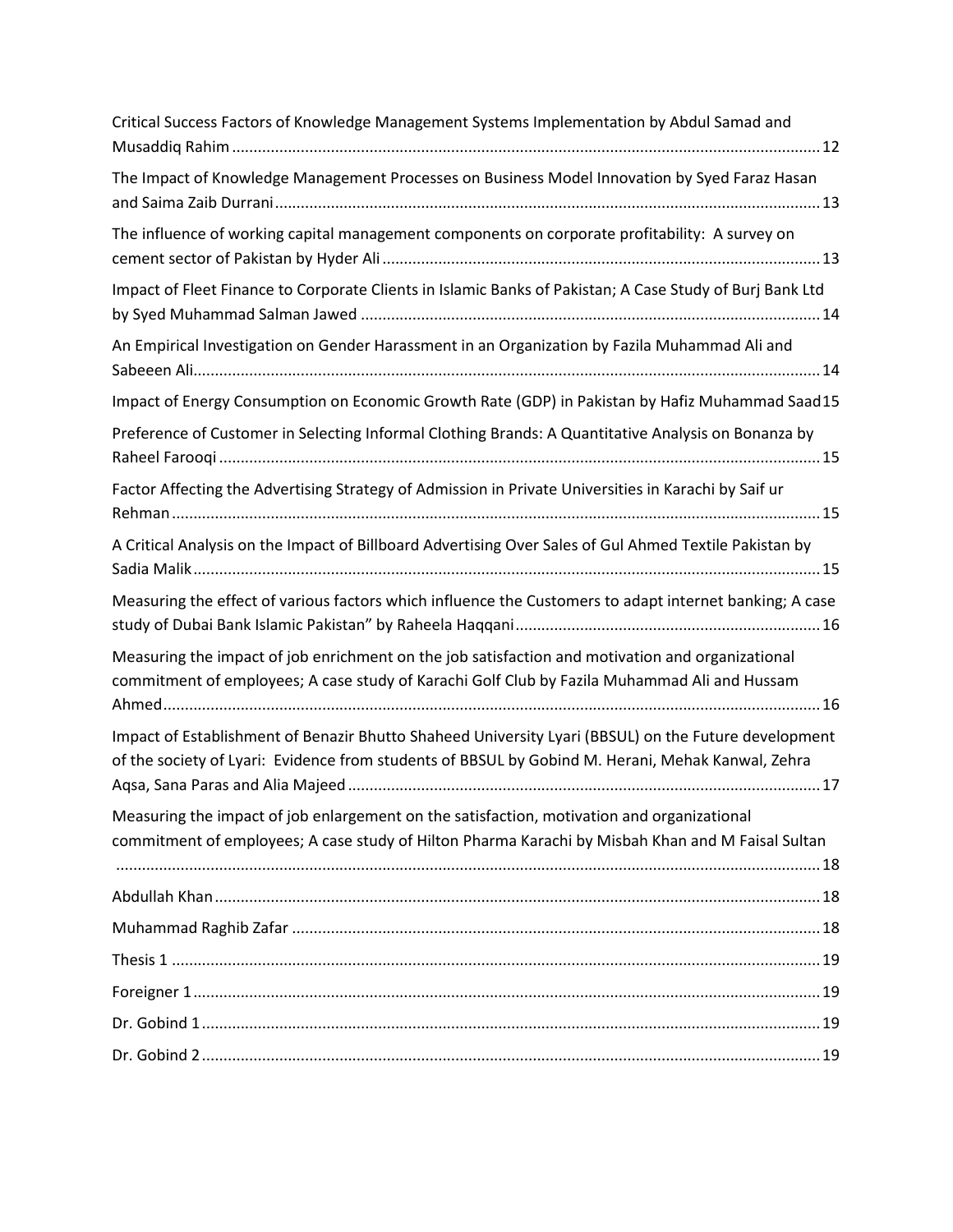#### <span id="page-4-0"></span>**Customer behavioral approach for using micro-Credit: analysis of rural community OF**

#### **Pakistan by Huma Nawaz**

Micro financing has become integrated in the financial system of Pakistan for overcoming increasing level of poverty. Approach of micro-credit by which small loan is landed to lower income people play a great role in enhancing poor ones income. This study investigates the level of benefits like encouragement for financial independence, mobilization and allocation of resources, female's control over resources, smooth cash flows, and decision making at family level due to micro-credit. The result should assist the micro finance institutions (MFIs) to ascertain whether micro-credit financial system is working properly. A survey of MFIs clients (Male and female) shows behavioral intentions and effects of micro-credit to fulfill their planned purposes of borrowings. Respondent's attributes the increase, to their standard of living, to micro-credit and MFIs efforts. Thus, this study indicates the planned used by micro-credit and minimal level of use of micro-credit for no planned purposes. It had been practically amplify that the increase in scope of micro-credit is necessary for poverty alleviation in Pakistan.

#### <span id="page-4-1"></span>**Determinants impacting the Organizational Performance of employees: A case study of Sui**

#### **Southern Gas Company, Karachi, Pakistan by Masood Mir**

This study explores various determinants those cause conflict at the workplace and affect individuals' performance, delaying work progress on work sites and create dysfunction, anxiety and depression of the teams deployed on such work and ultimately impacts the organizational performance. The approach used to address this issue is a combination of literature review, personal meetings and questionnaires filled-in by employees working at the chosen business; those are Sui Southern Gas Company Limited & Sui Northern Gas Pipelines Limited which represents the entire setup of transmission & distribution of natural gas in Southern & Northern regions of Pakistan.

This study adds the concept that conflict in the workplace is a natural byproduct of human interactions and presents a positive opportunity for growth and development. Some conflict can be prevented and, when necessary, conflict can be managed effectively. Conflict prevention, management and resolution can be achieved with awareness of typical sources of conflict, knowledge of interpersonal dynamics that may contribute to personal conflict responses, understanding the importance of trust in relationships and the development and usage of effective communication skills.

In dealing with conflict in the workplace, we place a lot of emphasis on resolving, however that is not always possible. In many cases, we may not be able to resolve the issue, but we can manage it and still have a productive environment.

#### <span id="page-4-2"></span>**Measuring the Effect of the Job Training on the Efficiency and Effectiveness of Employees;**

#### **A Case Study of KASB Bank Limited by Saira Ghaffar and Muhammad Faisal Sultan**

It has been observed that training play essential part in increasing employees' efficiency and effectiveness and organization prefer different type of training programs under different situations for their employees in order to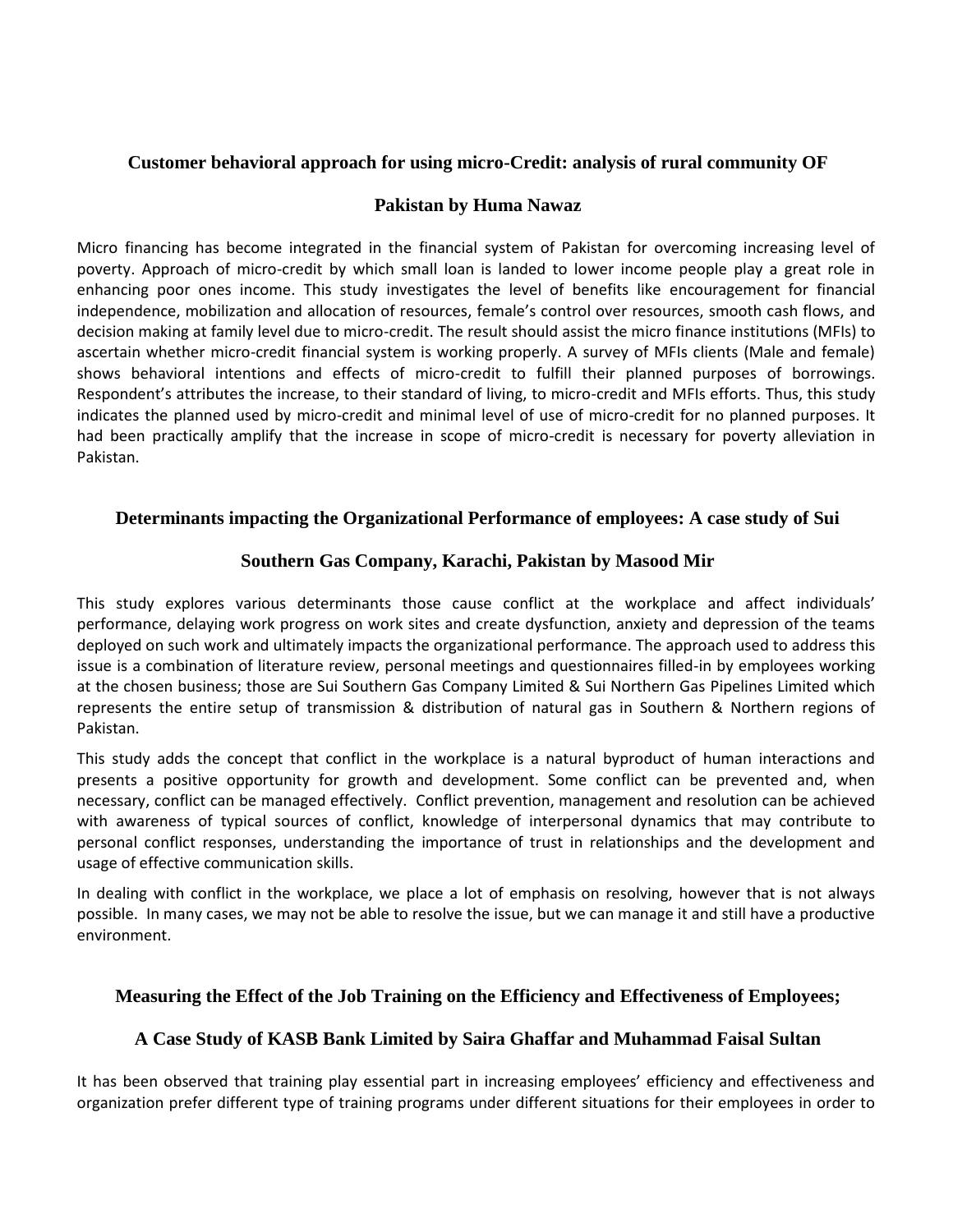maximize their output. But most of the times organizations are seem to rely on the on job training for their employees as it not only produce significant impact on employees' efficiency but also increase their confidence level and understanding of different procedures which are related with different task and activities that are essential part of their duty. But in our country some of the organizations prefer off the job training programs for their employees as it saves their time and resources as compare to on job training programs. But the banking sector of Pakistan focuses on the other side of training program i.e. on the job training for the necessary training of their employees. That's why there is need of research which will explore the effect of on job training on employees' efficiency and effectiveness. For this purpose, KASB bank is selected and sample size of 35 respondents and after the analysis of statistical tests it has been proved that on the job training is more important that off the job training in order to increase the efficiency and effectiveness of the employees.

#### <span id="page-5-0"></span>**Impact of Absenteeism on Organizational Performance; A Case Study on SSGC Limited,**

#### **Karachi by Tooba Afzal**

Absenteeism refers to unauthorized layoff of the workers from their job. Absenteeism is a major problem for the top management in the workplace. Absenteeism needs to be addressed in all sectors of the economy since it leads to heavy losses in production and overall output and has also contributed enormously in shrink profits for the company. Absenteeism delays the effective implementation of the planned project, production and do affect the functioning of the organizations. In the present time when the economies require greater emphasis upon productivity and the economic and rational utilization of time and material at our disposal, it is necessary to minimize the absenteeism to the maximum possible level. Employee's absenteeism is being serious financial burden for businesses that desire to endure their struggle in competitive conditions in the emerging markets which has become an imperative issue to be resolved. In this research work, absenteeism of employees of Sui Southern Gas Company is analyzed. It is service industry in Public Sector and it is Pakistan's leading integrated gas Company. The research is conducted to recognize the various reasons for absence of employees that arose in Sui Southern Gas Company. The efficiency of the organization is affected by the irregularity of the workers. It is necessary to know the reason behind inefficient productivity as the employees are the back bone of any company. The study is therefore designed, to examine the approach used to minimize the habitual absenteeism and the likely causes in an organization and to develop an implementation plan for an absence management system that integrates the critical success factor. Primary data was collected from respondents by administrating a structured questionnaire and also through observations, interviews and discussion with the management of the organization. The sample size of respondent is 150 employees and Z-technique for proposition is used to test the formulated hypothesis. Taking control of the absenteeism is beneficial not only to the industry but also to the entire nation. The study will help the management in resolving the issues of Absenteeism and to control its effect and also cover the matters that are increasing because of irregularity of employees.

#### <span id="page-5-1"></span>**The Factor Influencing the Employees' Job Placement Through Recruitmnet Agencies in**

#### **Karachi, Pakistan by Syed Muhammad Waqar Hussain**

In Pakistan after the independence year 1947 there was no organization was working but in 1960's the first recruitment agencies were introduced considering the key issue in order to achieve better opportunity for both employer and employees. The Inclusion of manpower recruitment agencies in the world is considered the essential part of the current society and potential market of any industry. In this competitive era every employer wants a suitable person who has enough knowledge and skills of any required job and every potential employee or working staff wants an appropriate job or opportunity which can lead to them proper job satisfaction. There are some gapes as described in justification. In this some questions are arising like. What are the factors influencing the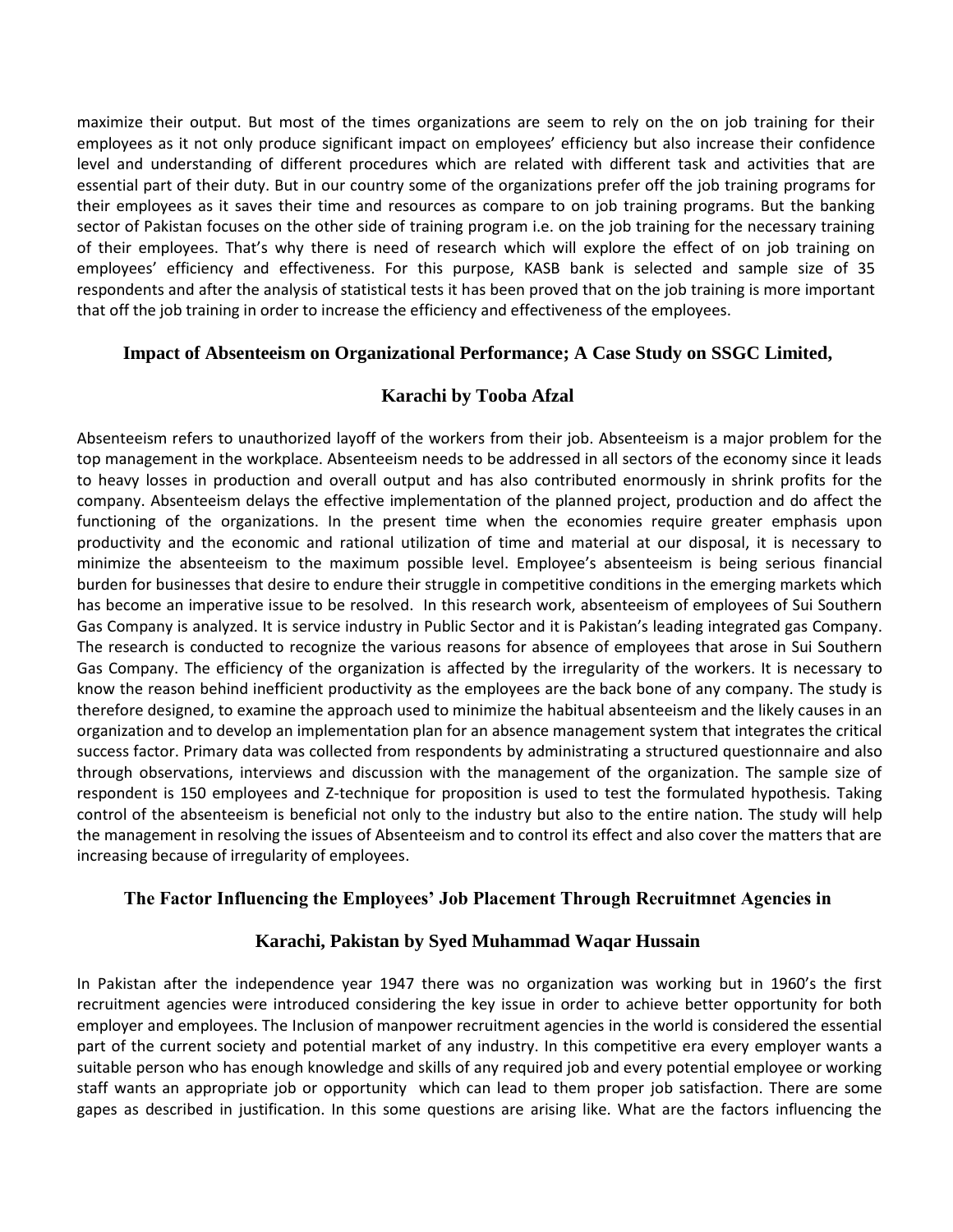employee's job placement through recruitment agencies in Pakistan? The answers to such questions are still being debated. Sample size the researcher used is 227 employees working in the organization. Data analysis technique was used multiple linear regression , This study contains factors influencing on employee's job placement through recruitment in Karachi , many firms was selected to know the impact of this research survey, after collecting the data it is observed that two of five independent variables are failed to reject null hypothesis , this result shows that people are not satisfied with the cost they incurred for finding the jobs through recruitment agencies as well as people believe that there is no such appropriate job match through the agencies , where as in survey remaining variables' results are seen that people are agree that recruitment agents are professionals , they reply quickly and they have proper employee screening method . I recommend to the readers that we have lack of understanding to cater people for their jobs, if some people take good steps and open a true recruitment agencies so many people will get good opportunities and get their best job match, employers do not need to find employees in dark and employers specially fresh graduates and masters would not need to be worry about their job.

#### <span id="page-6-0"></span>**The impact of Enterprise Resource Planning implementation on financial performance of**

#### **bank: A case Study of Habib Bank Limited by Waseem ullah Qureshi**

It has been observed that ERP and its implementation is beneficial not for only the employees and for the motivation of employees but also for the success of business of business and for the correct decision making moreover implementation of ERP is also helping most of the organization in the betterment of their financial conditions specially in banks ERP is beneficial for the implementation of correct strategies and also in managing the financial with great care and ease. In Pakistan banking industry is also taking numerous benefits through the implementation of ERP almost all the banks are implementing ERP to increase business and to manage their resources that's why there is need of descriptive research which will explore the effect of implementation of ERP on the banking sector in Pakistan. The main objective of this descriptive researcher are measuring the effect of ERP implementation on the return on assets, studying the effect of ERP implementation on business performance and analyzing the impact of ERP implementation on the increase of sales the organization selected for the research is Habib Bank Limited and the sample size for the research is 50 respondents and after the evaluation of statistical tests placed on different hypothesis it has been proved that ERP implementation increases the sale and return on assets and also increase the overall business performance of the bank

#### <span id="page-6-1"></span>**Analysis of GDP and Macroeconomic Variables on Economic Growth of Pakistan by Saira**

#### **Faheem Khan**

GDP presents the economic growth of Pakistan, but continuously it goes down due to some macro-economic factors, which is an alarming situation for the government of Pakistan. The main ambition of this study is to interrogate the four selected independent variables which impacts on GDP (Gross Domestic Product) of Pakistan. This study expects to incline understanding that GDP performance hit positively or negatively in short or long run by Inflation, Unemployment, Foreign Direct Investment and Import prices of goods and services. It also elaborates the last 30 years data of Pakistan's Economy for the period of 1983 to 2012 of each variable and apply several statistical techniques, through these techniques develop five structural equation modeling is used to narrate causal relationship. The outcome of this research work suggested that need attention of the government of Pakistan to control inflation through effective and efficient monetary policy, to increase employment chances by the supporter of establishing new industries and advance infrastructure. However, Government of Pakistan should support Pakistan's export rate in order to decrease heavy import prices and always encourage foreign direct investments as well. These outcomes will be helpful to manage the economic growth rate of Pakistan.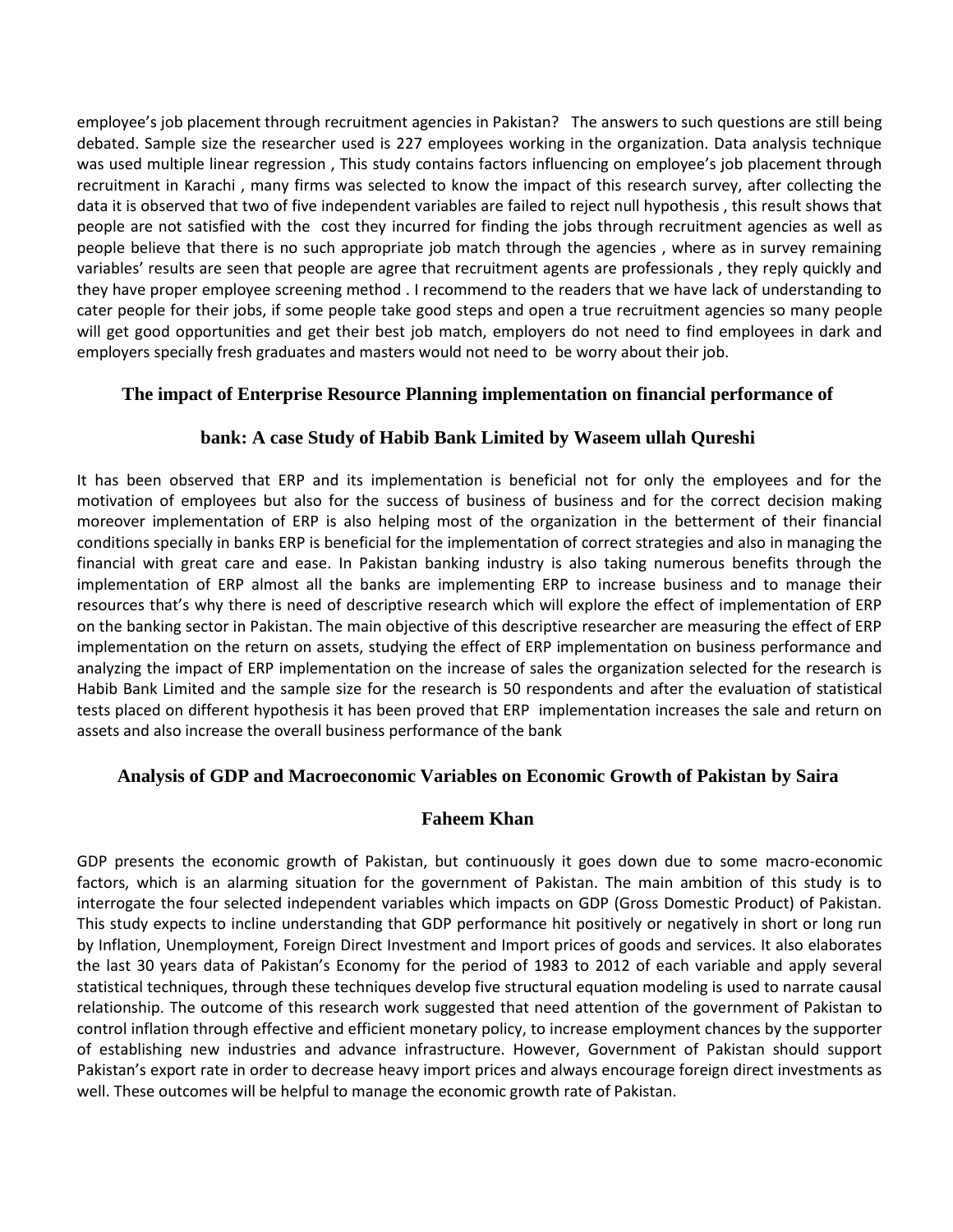#### <span id="page-7-0"></span>**Enhancement in Entrepreneurial Succession: Trivial Focuses On Knowledge Base**

#### **Enterprises (KBE) by Sameer Paul and Shariq Ahmed**

The rational principals provide the cognitive support for developing countries at utmost level through awareness towards practical approach and impracticable ideas. The aim is to present the consequences of a rigorous evaluation of a novel model of Knowledge Base Enterprises (KBE). The study restrain towards empirical and panoramic analysis of known and unknown variables which comprehensibly highlight the significance of knowledge base enterprises, by having entrepreneurial intentions, attitudes and motivation. Further the questionnaire is design to calculate the statistical data. The role model of the knowledge base enterprises (KBE) has been thoroughly investigated and tested. The study presents the modes to train students and fresh personal's which devise the entrepreneurship and innovative concepts for the beginning entrepreneurs. Further study focuses on the student mind growth towards enterprises and economic development. The basal study provides cognitive information which opens new horizons to polish the mental capability that used to looked quality as intangible parameter which highly depends on training and awareness sessions of entrepreneur knowledge contributor. The main contribution of the article is re-evaluating the role of the knowledge base enterprises (KBE) as a tool for knowledge management.

#### <span id="page-7-1"></span>**Determinants of Capital Structuring; Growth and Financing Behavior of Firms of Cement**

#### **Sector in Pakistan by Raheela Haqqani and Kiran Zehra**

In finance, capital structure is the combination of debt and equity, that how a firm finances its overall operations and growth needs by using different sources of funds. In this paper, researchers intend to identify the determinants for optimum level capital structuring in cement sector of Pakistan listed in Karachi Stock Exchange. The researchers identified that growth, size of the firm, profitability, and tangibility of assets has an effect on leverage of the firm. For this purpose 12 firms out of 20 firms listed in Karachi Stock Exchange (KSE) has been selected and data from 2006 till 2011 has been analyzed using Regression, Correlation and ANOVA to examine the determinants of capital structuring in cement sector. The results showed that firm size and tangability of assets have positive relationship with leverage in a firm whereas prfitability and growth has negative relationship with leverage. This study will help organization to analyze their capital structuring needs on the basis of debts and equity. Furthermore, it will increase the knowledge base of students, researchers and managers related to capital structuring.

#### <span id="page-7-2"></span>**Early retirement intention of experienced employees and bridge employment by Dr. Noor**

#### **Ahmed Memon**

Early retirement followed by bridge employment is a widely prevalent practice in the developed countries. There are pros and cons for this action. The motivation for an early retirements are low compensation package, less yearly leave, less job authority, less job independence and more or frequent late seating. These variables we used to conduct a primary survey. The survey was conducted in the national pharmaceutical companies of Karachi. The result confirms these hypotheses.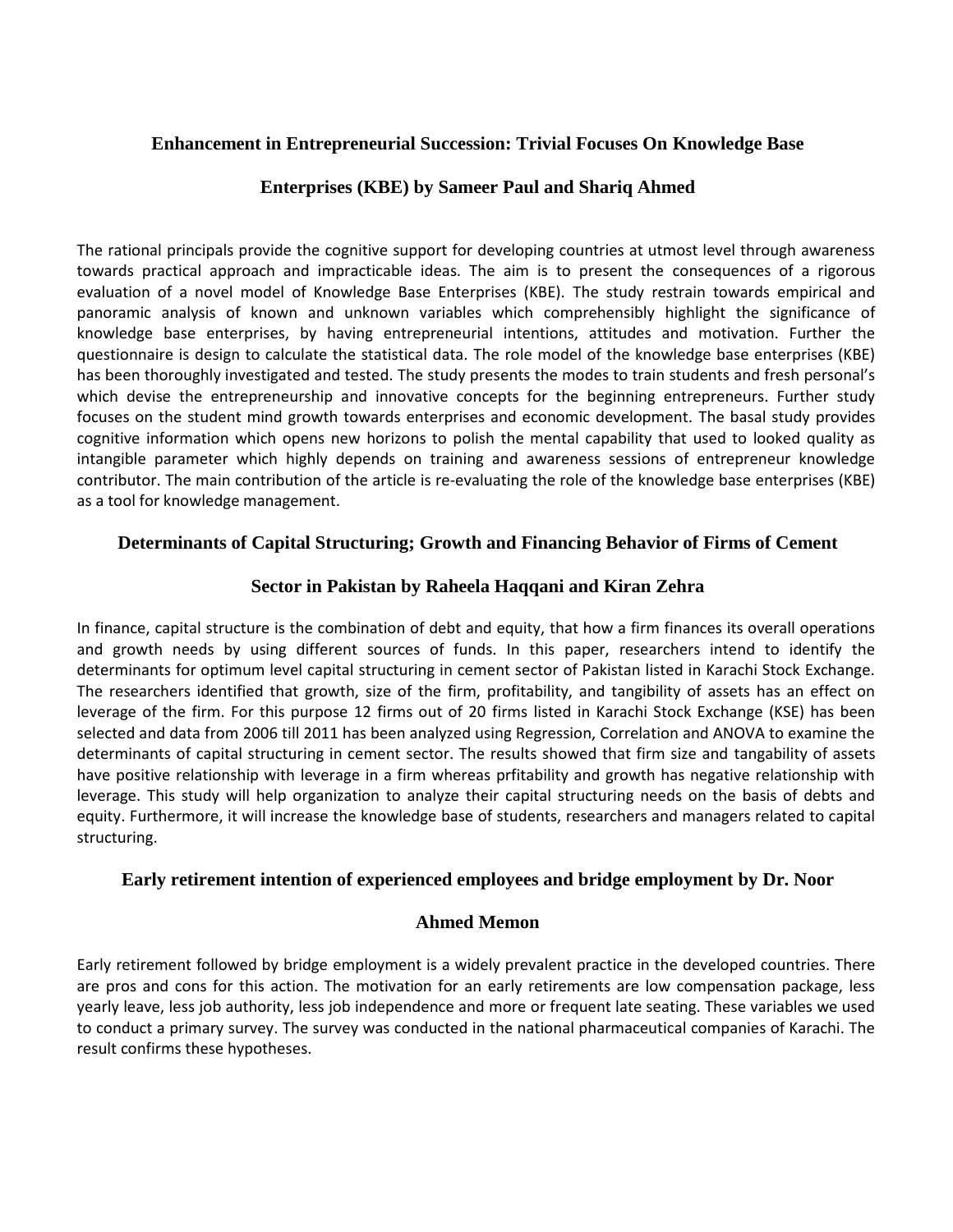#### <span id="page-8-0"></span>**Analysis of Ijara Financing and its growth in Pakistan by Nousheen Abbas Naqvi**

Pakistan is among those countries who played an imperative role for promoting Islamic Banking and Finance. Islamic Banking industry has dramatically grown and its annual growth rate is more than 30 % during the past few years.( SPB-IBB-June 2014) and it has nationally achieved around 10% of the total market share of overall banking industry ( SBP: Strategic Plan Islamic Banking Industry of Pakistan 2014 – 2018).Ijara financing is one of the most popular modes of Islamic finance and its total share is 8.5% of overall financing during the recent year up to June 2014 (SPB-IBB-June 2014).Currently there 5 full fledge Islamic Banks, 461 Islamic Banking branches of Conventional Banks are working as of June 30-2014 in Pakistan (Banking Policy & Regulations Department, SBP). Researcher has selected the leading Islamic Bank, Meezan bank as a case study, the aim of this study is to analyze the Ijara financing and its growth. Deposits & other accounts and Share Capital are used as an independent variables and Net Ijara Investment is taken as dependent variable. Data is collected from financial statements of bank (secondary source) for the period of 7 years from 2007 to 2013. Results of the study show that all the estimated coefficients are significant.

#### <span id="page-8-1"></span>**The Impact of Poor Loan Re-Payment Behavior on the Bank Profitability by Syed**

#### **Muhammad Saqib**

The purpose of this paper is to find out the factors that affecting the Poor Re-payment behavior of borrowers' and its impact on the Bank Profitability. Furthermore, this study will be focusing on the borrower payment behavior changes and its impact on the bank profitability. Literature shows that a Bank provides the loan to borrower to earn profit but due to Poor recovery of loan the bank can face losses and it can also affect the over-all performance. There are different factors related to Poor recovery behaviors and bank profitability including Interest Rate, Inflation, Country Instability and improper utilization fund. These factors influence the borrower's behavior. In Addition, due to Poor recovery of loans the Non-Performing loan and default rate increases, and this serious issue also affect the bank's over-all strategies to overcome the Non-Performing Loan. Because of this problem the bank cannot fully entertain the new borrowers or sometimes stops the operation. This study also focuses over-all result according to which the bank profitability and efficiency are decreased. The Poor Repayment behavior not only affects bank profitability rather in-stabilize the whole economy, For overcoming this problem the bank's usually set a provision of Non-Performing Loans before starting the new product. This research will be conducted by 200 respondents from the sample of bank employees, who are serving in recovery departments. It will be a descriptive study in which primary data will be acquired through likest-scale-based questionnaire and it will be analyzed on computer software SPSS Version 16.0. The conclusion of this research will be portraying the relationship between Poor Re-payment attitudes of customer and bank profitability. Furthermore, there will be furnished viable recommendation for the stakeholders.

#### <span id="page-8-2"></span>**Impact of Employee Motivation Leads to Employee Retention By Madiha Naeem Qureshi**

#### **and Shumaila**

In this study, our aim is to find the impact of employee motivation to retain in the organization Identifying relevant motivation and satisfaction factors is the key for their retention (and, of course, dissatisfaction factors). Motivated and satisfied employees are more likely to stay with their companies. The purpose of this research was descriptive in nature; investigation was causal with moderate research interference. The unit of analysis was individual and the time horizon was cross-sectional collected primary data using questionnaire from 50 numbers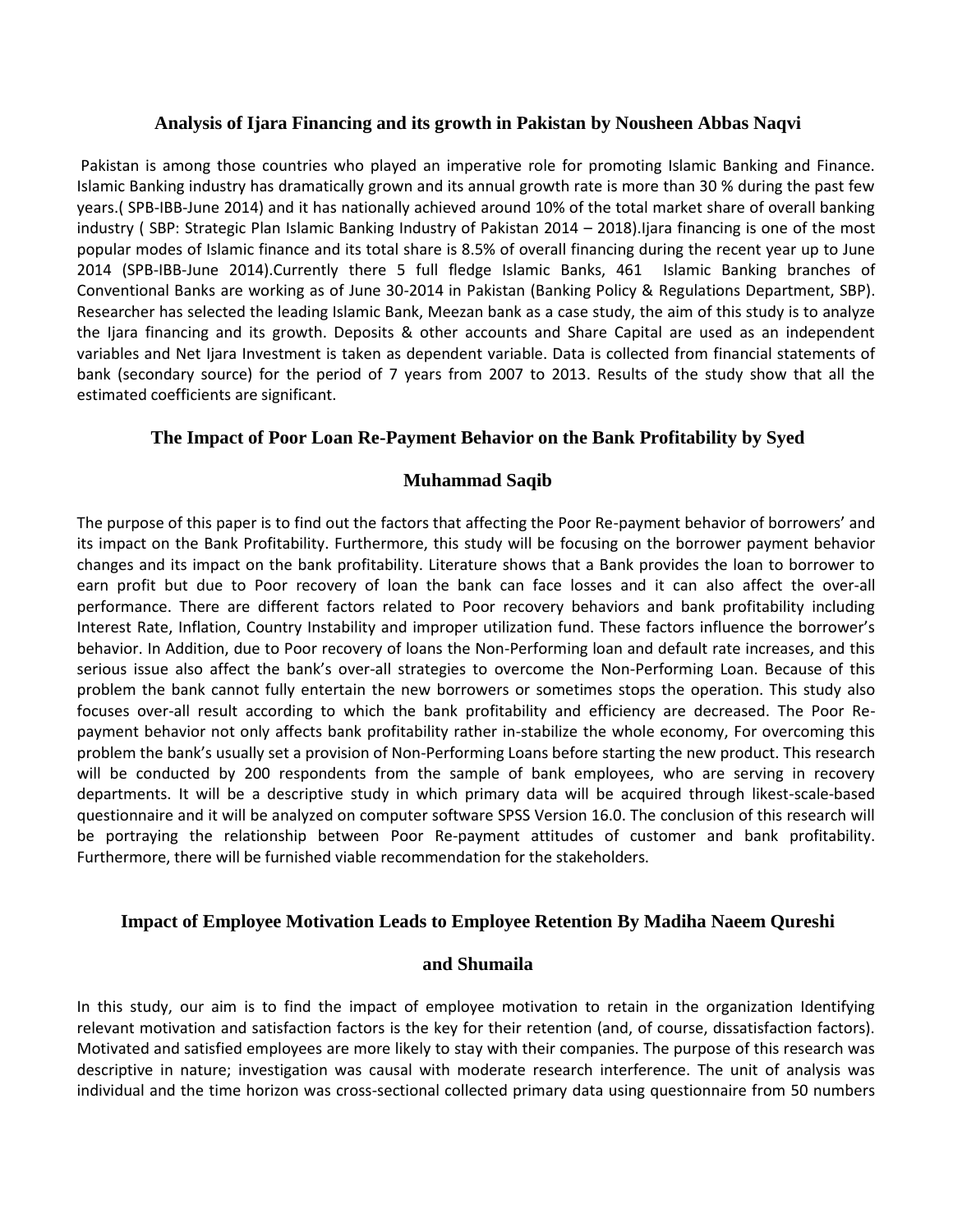of people from different offices (i.e.; Karachi). We used statistical analysis on this data, using WILCOXON TECHNIQUE and KOLMOGEROV TECHNIQUE (KS-D). The results showed on the basis of Wilcoxon, we said that there is no difference between in benefits & rewards on employee loyalty and from KS-D method, the results showed that there is no impact of motivation in employee retention. So we conclude that if the employees are motivated by their organizations then organization lead to employees' retention.

#### <span id="page-9-0"></span>**How to Implement Dress Code at IBA Jamshoro by Salar Hussain and Murk Mari**

The topic of this research is How to implement dress code at IBA, Jamshoro, our research will explore the views of students of our institute how they feel and behave towards the implementation of a dress code. The respondent of our research will be the students of all classes. our research will be conducted through quantitative research consist of a questionnaire of eight questions and we will make our conclusion based on the response given by students through answering simple eight questions.

#### <span id="page-9-1"></span>**A Study of the factors that influencing consumer intention to adopt online purchasing by**

#### **using Business to Consumer (B2C) social media websites by Imran Hajani**

Main points (250 words): This project investigated the factors influencing consumer intention to purchase online by using Business to Consumer (B2C) social media websites. Theoretical framework used for this study was adopted from Technology Acceptance Model (TAM) with three independent variables. Convenience sampling method was used with a total of valid 205 respondents, which included student, professional and internet users of Karachi, Pakistan. Pre-testing Data was collected through self-administered questionnaire and posttest electronic data was collected from over the Web or via email on the basis of close ended questions containing Likert scale, Nominal Scale and multi-item scale for variables under investigation. Results indicated that there was no significant relationship between dependent variable "Intention towards online purchasing" and two independent variables "Social media" and "Ecommerce Market Pace" but there was a significant negative relationship found between dependent variable "Intention towards online purchasing" and independent variable "Security". The findings from this research would be useful for organizations, enterprises and firms that are planning to work on with B2C E-Commerce social media websites and for the consumers that are students, professional and internet users of Pakistan, to avail the advantage of online purchasing.

#### <span id="page-9-2"></span>**The Role of Public Debt and Explicit Liabilities in the Economic Growth of Pakistan (1998-**

#### **99 / 2007-08) by Syed Sabir Ali Jaffery**

Attempt has been made in this study to analyze and evaluate the role of public debt in the economic growth of Pakistan during the FY99-FY08 decade. To achieve this objective, the study is split into three facets as: (i) magnitude of public debt and pace of its increase; (ii) growth of various economic segments culminating in the increase in country's GDP; and (iii) pace of economic growth as a sequel of rate of increase in public debt.

The study is primarily based on the secondary data taken from the relative annual reports of State Bank of Pakistan. Sparingly, however, Pakistan Economic Survey is also resorted to. Other literature relevant to the topic to which this researcher had an access was also thrashed out to conclude more meaningfully.

As supported by the data, the magnitude of Pakistan's public debt is colossal and the pace of its increase over the period has been alarming. However, the analyses undertaken relating to the debt and growth rates of various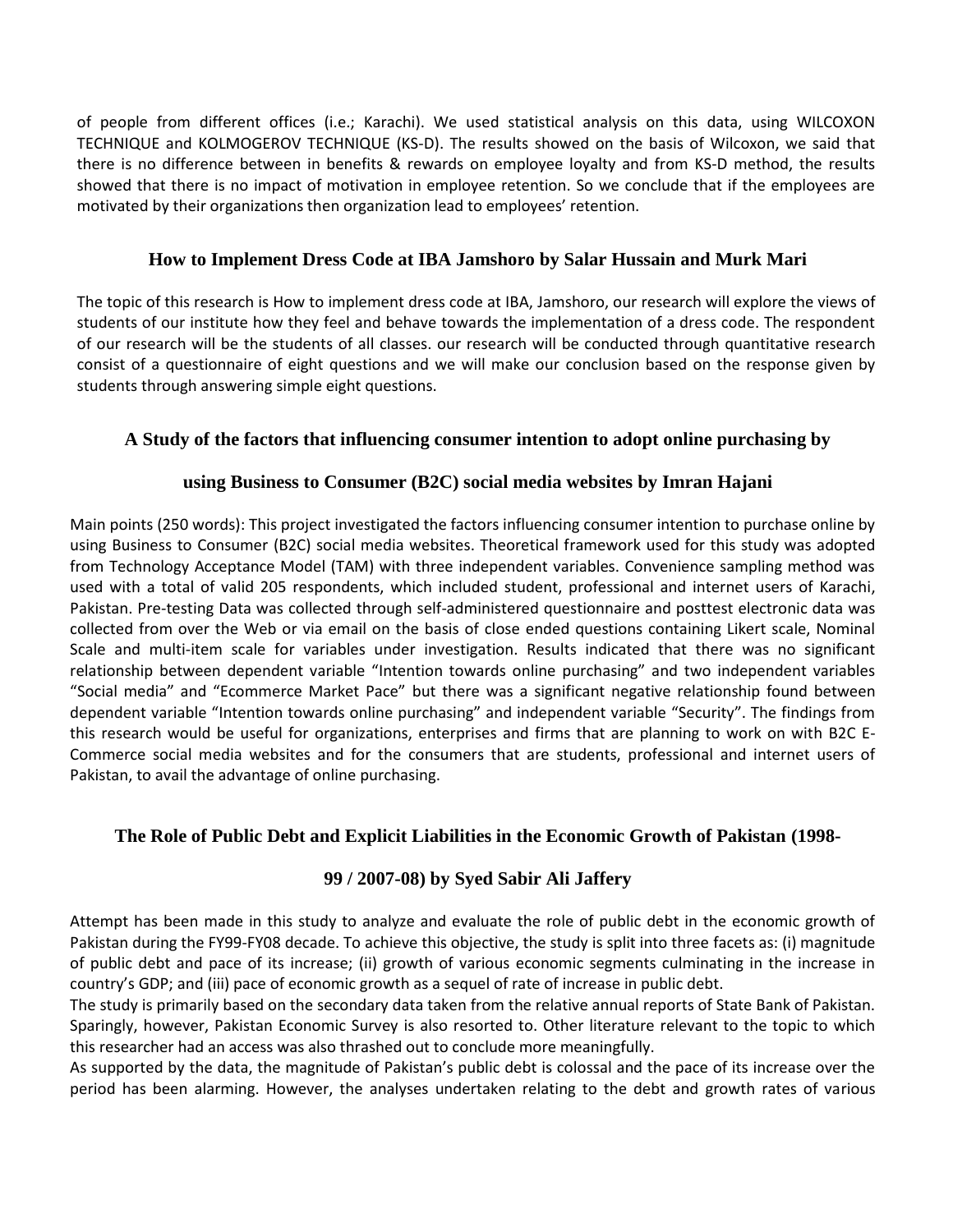economic segments led to the conclusion that its overall economic growth was not commensurate with its debt portfolio.

The main contributor to the economic growth was the service sector, whereas the agriculture and the industrial sectors fell short of expectations. While concluding, factors responsible for this state of affairs have been identified and viable corrective measures recommended.

#### <span id="page-10-0"></span>**Impact of Financial and Operating Leverages on firm's profitability: (Case study of**

#### **consumer product companies in Pakistan) by Saeeda Habib**

The objective of the paper is to recognize the impact and relationship between the financial and operating leverages on firm's profitability of the consumers' product companies of Pakistan. Return on equity (ROE) of a firm is a key factor of the growth rate of its earning. The study sample included two Consumers' product companies on the Karachi Stock Exchange extended from the period 2002 to 2013. Data analyzed by descriptive statistics, correlation and regression model; the dependent variables comprised of Return on Equity (ROE), Return on Assets (ROA) and Net Profit ratio whereas the independent variable was the leverage ratio.

#### <span id="page-10-1"></span>**Developmentally Appropriate Practices in Early Childhood Education: Perceptions of**

#### **Practitioners by Shelina Bhamani**

The aim of this investigation is to explore the perceptions of practitioners related to developmentally appropriate practices (DAP) in early year's educational settings. Two main research questions were aimed for this inquiry; i.e. a) what are the perceptions of the practitioners about using DAP in early childhood settings and b) what are the advantages and challenges in following this approach. Qualitative phenomenology design was opted for this study and a sample of 10 early childhood education experts was sought using convenience sampling method. The data was analyzed using manual thematic analysis. The findings of the research study revealed that practitioners do emphasize on using DAP in early years education setting if the primary care giver or the deliverer is fully trained and aware of this approach; several advantages pertinent to child developmental health were shared and challenges of resources, finances and awareness of primary caregivers were apparent in the results.

#### <span id="page-10-2"></span>**Main Changes in Consumer Buying Behaviour during Economic Crisis in Pakistan by Syed**

#### **Nadeem Azmat**

This research is concerned with the new consumer behavior has faced during economic crises. For a fragile economy like Pakistan, where coping with even a single economic crisis is difficult that followed in quick succession the unparalleled flow in commodity prices and then the global recession, a possible fall in remittances from abroad, reduced output growth, fiscal tightening, falling exports and a depreciation of the exchange rate. Contemporary the research is recognized the impact of Global Financial Crises on consumer behavior in Pakistan, with the sequence of change that interrupts not even the perception of consumer mind but also affect the overall behavior during, before and after the recession. This led a policy needs to define to make inflation on its stability that can increase the buying power of the consumers.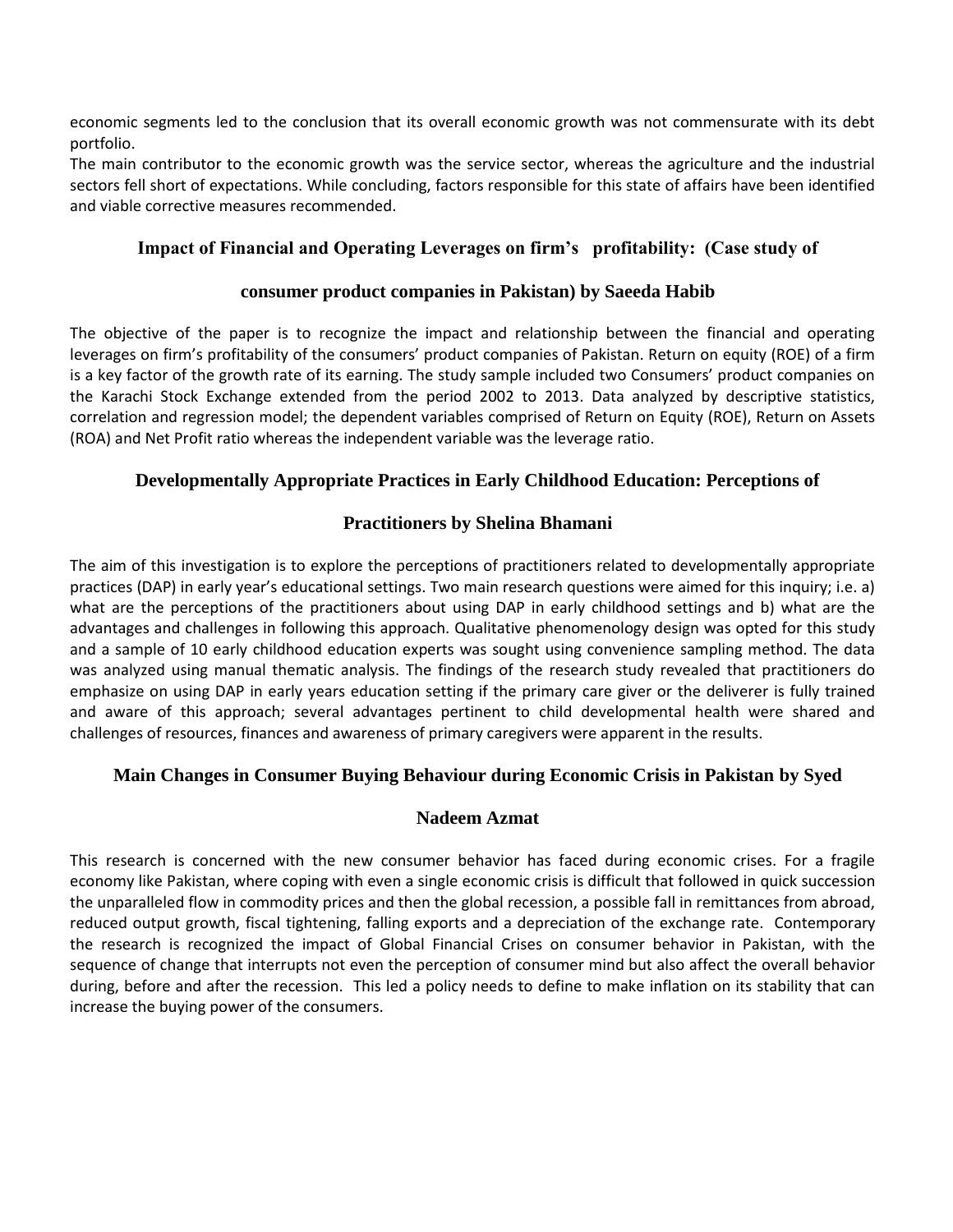#### <span id="page-11-0"></span>**Revalidation of random walk theory using data from Karachi Stock Exchange by**

#### **Muhammad Saleem**

The daily prices of 25 sectoral stocks listed on KSE-100 Index and daily levels of KSE-100 Index ( i.e. market) were collected for the sample period from Jan 1 2009 to June 2012 i.e. 871 operational days. The descriptive, such as, mean standard deviation, maximum and minimum, skewness and Kurtosis, showed high volatility in the stocks than in the market. The skewness shows 9 stocks with long left tail and 16 stocks with long right tail and market with long right tail. The Kurtosis in 22 stocks is lepokurtic and three stocks showed playthurtic distribution about mean. To test randomness, stock-wise graph of the closing prices and also closing levels of index drawn which reflected the randomness. The daily closing stock prices and closing KSE-100 Index levels have then been transformed into log returns. For testing randomness statistically, The serial correlation test for each stock and market for 36 lags and for the joint hypothesis LB Q\*-Statistic for 36 lags were applied. The result of serial correlation showed significance at 25 lags out of 36 lag in twenty two stocks, reflecting information for prediction of prices and returns. Three stocks do not show any significance at any lag. The market shows significance at four lags containing information for prediction of levels of index and market returns. The LB  $Q^*$ -Statistic for joint hypothesis showed that 12 stocks did not exhibit random walk behaviour and 12 stocks exhibited random walk behavior and only one stock reflected mixed behavior. The market showed random walk behaviour. In 12 stocks which did not exhibit random walk behavior, the discovery of fair price could be hindered by the market players and price prediction was possible by using technical analysis. In 12 stocks which exhibited random walk behavior, discovery of fair price was possible and use of technical was an exercise in futile. In one stock which reflected a mixed behavior, a thorough investigation might be appropriate for investing. However, the overall character of the market was of fair price discovery and discouraged use of technical analysis. Thus, the results of the study are conflicting with previous studies as well and dealing in stocks at the Karachi Stock Exchange needs special care.

#### <span id="page-11-1"></span>**Critical Success Factors of Knowledge Management Systems Implementation by Abdul**

#### **Samad and Musaddiq Rahim**

To obtain the competitive advantage of knowledge management, firms have to recognize significant sources. For the organizations, implementation of knowledge management system (KMS) become a key challenge Hackett (2000). Aim of the study is to find out the relationship of employee training, leadership, performance management and information system infrastructure with knowledge management implementation. Despres and Chauvel (1999) stated that implementing the knowledge management there are two popular ways one is knowledge base and second is intranet. For the competitive advantage recently the corporate leader realized that employee knowledge is critical resources for the organization so within the organization encourage employees to share their knowledge to each other. Ow et al (2001) Researcher used regression as a statistical tool in this correlation study. In this paper author collected information through questionnaire. The questionnaire was distributed among 35 respondent. Moreover, on the basis of statistics the author concluded that infrastructure and leadership have significant relationship with knowledge management implementation.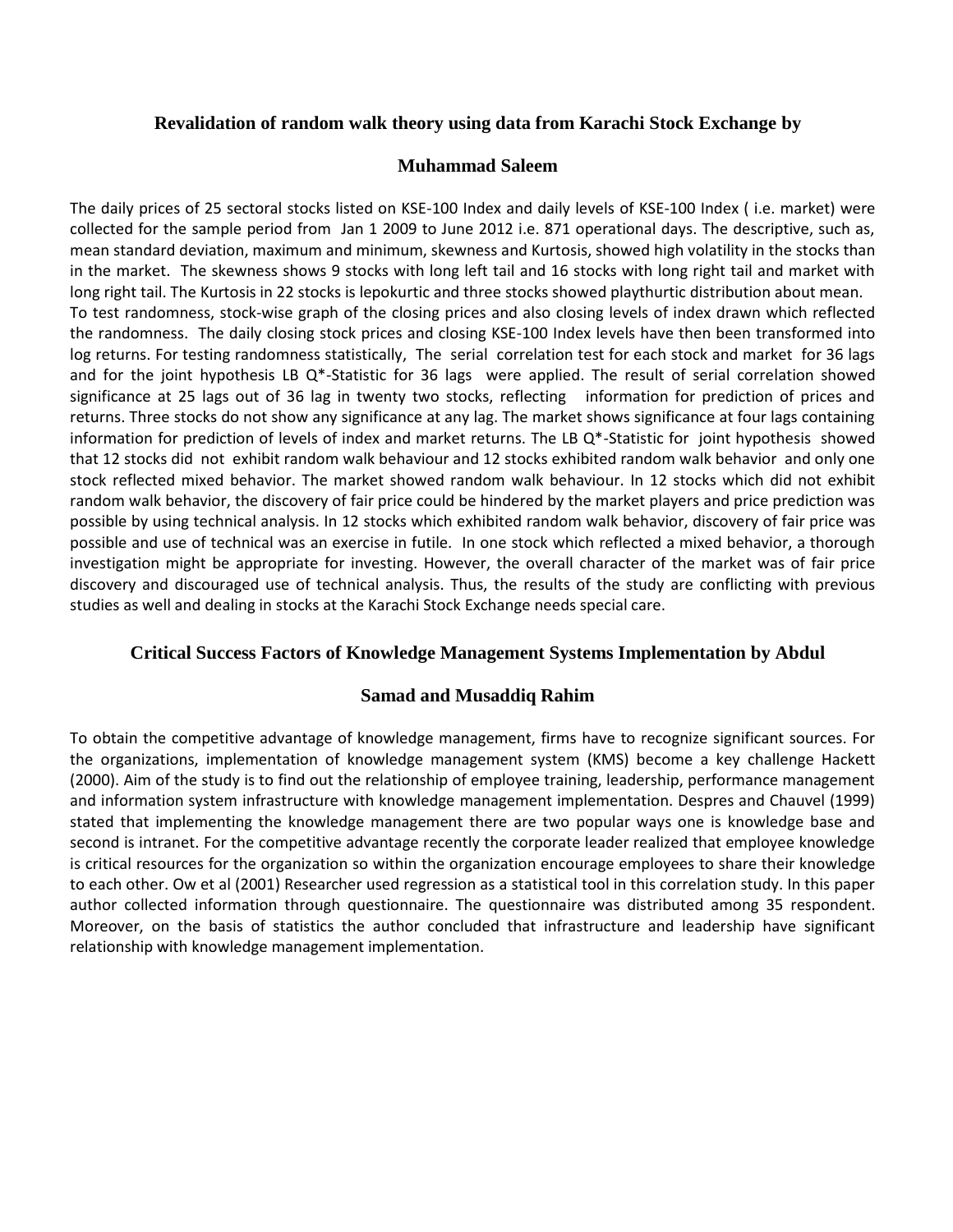#### <span id="page-12-0"></span>**The Impact of Knowledge Management Processes on Business Model Innovation by Syed**

#### **Faraz Hasan and Saima Zaib Durrani**

The purpose of this research is to fill in the gap between knowledge management and the business model innovation. In this research paper the relationship between KM and business model innovation is discussed. With this study we will analyze process and effects on business model innovation resulted by knowledge management. The basic objective of the study is to reconcile the literature on knowledge management and innovation in organizations. The study seeks to examine and elaborate the linkage between knowledge management process and innovation process of business model to dig out the important relationships and flows of activities.

#### <span id="page-12-1"></span>**The influence of working capital management components on corporate profitability: A**

#### **survey on cement sector of Pakistan by Hyder Ali**

Even though, the cement sector plays a major role in the development of the Pakistan economy, they are facing with huge challenges including inadequate financing and poor working capital management. Working capital management is expected to enhance the profitability of enterprises. The aim of this study is to explore the working capital management practices of cement industry using inventory and trade credit as factors.

Quantitative research method has been used The study used secondary data taken from financial statements analysis of companies (non-financial) listed at Karachi stock exchange published by state bank of Pakistan statistics & DWH department. The statistical population includes all 17 cement companies in Pakistan. A panel data will be used in this study over a period for the six years 2008 to 2013. A database with all numbers and calculations was then constructed in Excel in order to easily transform the numbers into SPSS where the statistical tests were done. As statistical test the Pearson's correlation was used to find if there is and correlation between working capital and profitability, stock return, beta and standard deviation.

To test the relationship between WCM and firm profitability, this research chose to test profitability through Return on Assets and Gross Operating Profit as dependent variables. To test WCM the number of days accounts receivable, the number of day's inventory, the number of days accounts payable, the Cash Conversion Cycle and the Net Trade Cycle are chosen as the independent variables.

The study is based on quantitative, using accounting ratios as a measure of profitability. Formal record keeping on inventory, stock take, the use of cash and sales budgets, the application of inventory management tools and order cycle delivery time were discussed as practices for managing inventory. Dependent variables; gross profit ratio, operating profit margin and return on total assets were used as measures of profitability,

The findings showed that cement sector make a good attempt at managing working capital well through the adoption of effective inventory and trade receivables management practices. The firms selected show signs of stable profitability. The firms exhibited a high recovery on debt and also recorded high levels of inventory which increased their current assets relative to current liabilities.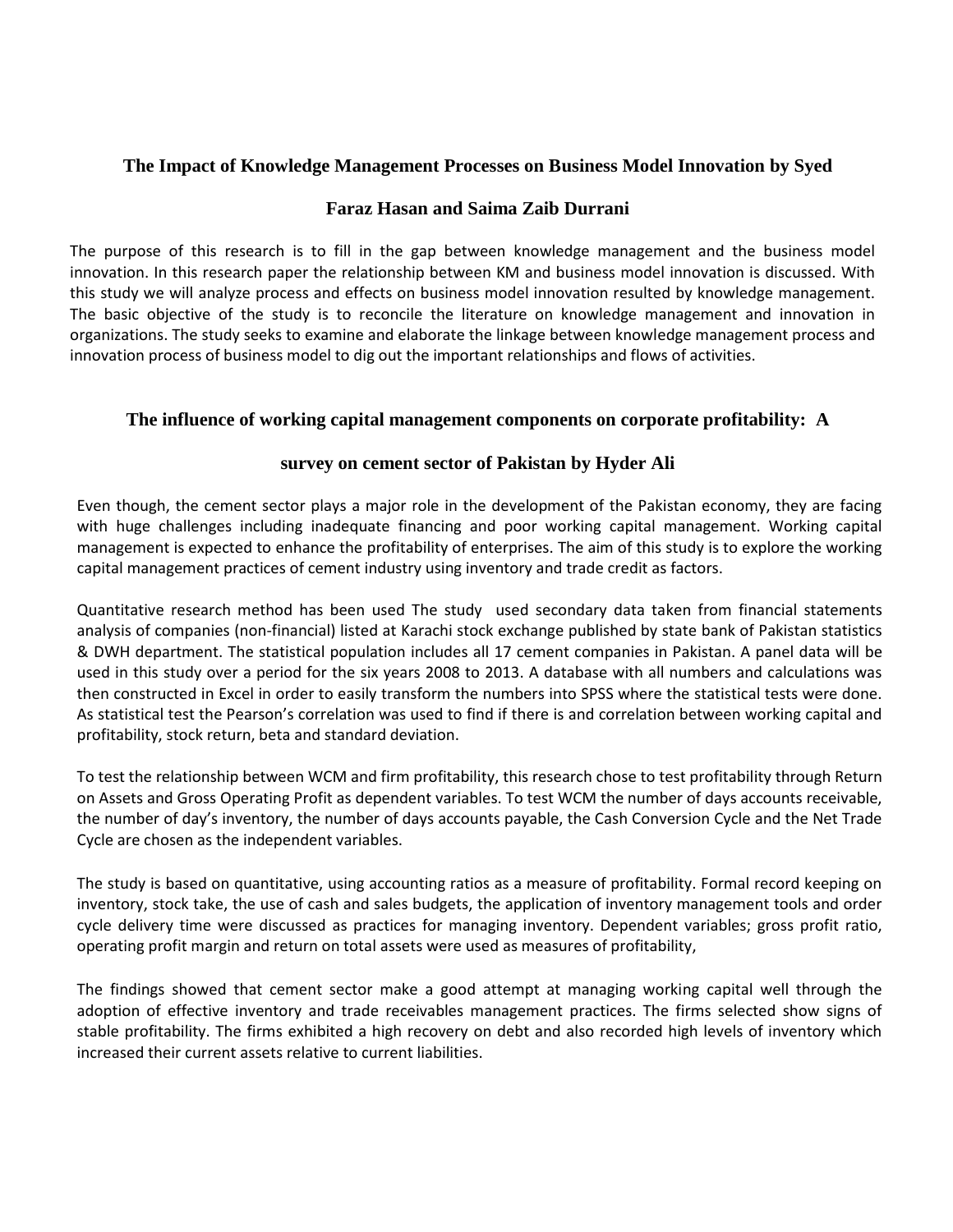#### <span id="page-13-0"></span>**Impact of Fleet Finance to Corporate Clients in Islamic Banks of Pakistan; A Case Study of**

#### **Burj Bank Ltd by Syed Muhammad Salman Jawed**

The Islamic Banking is widely operational all over the world and with the increase of various products availability having competition between Islamic & Conventional Banking services providers are also increasing in every country. Customers such as Individual & Corporate are very conscious about the service quality, perceived value, satisfaction etc. The Perception of client about different services and products are offered by different banks varies according to the need etc. The consumer behavior and perception will impact significantly on the selection of financing mode offering in the market.

This study will aim to investigate the role of Consumer Financing in Islamic Banks .The main purpose of this empirical study is to bring improve profitability through Vehicle Financing of Islamic banks by changing alternative role into positive as a new role. Specific objective is to enhance the growth in financial prospect of Burj Bank through vehicle financing to their Corporate Clients. The background of the study describes the factors of vehicle financing in Pakistan and it reveals that the same is being played a great role in banking sector but due to rivalry impact within banking sector especially in Islamic banks, therefore role is being affected. Moreover, the findings of the study will attempt to bridge the gap between Corporate Clients and Burj Bank .The important factors are Competitive rates and other ancillary having Value added services which have important effects for choosing the above mentioned product.

The target population will be Conventional and Islamic Banking customers and both quantitative & qualitative method would be used to analyze the data. Sample size comprises over 250 to 300 and to achieve the objectives, primary data will be collected through likert scale questionnaire. For analysis of data statistical tool SPSS will be used.

This study reveals that role of Vehicle Finance is very significant in Islamic Bank for a corporate clients , particularly in Burj Bank as a distinctive segment and this will discover the opportunity for the target market, allowing them to get the long term benefit while selecting the same.

#### <span id="page-13-1"></span>**An Empirical Investigation on Gender Harassment in an Organization by Fazila**

#### **Muhammad Ali and Sabeeen Ali**

An organization is an institute or a workplace where male and female worked together, in order to achieve company's goals and objectives by offering wages and salary. During a employer employee relationship many problems have been faced by the employees whether male and female but the most severe and critical issue faced by the female employees is harassment, which affect the working efficiency of women in a large scale, due to this a female employee become scared at workplace which might result in female employees turnover. In this research, researcher tends to find out the factors which play a vital role in enhancement of harassment in an organization. In order to explore those factors researcher used a questionnaire which is based on social support, gender discrimination and organizational environment. The sample size is 75 and convenient sampling technique has been used. A quantitative analysis of questionnaire is conducted for working women analysis and methods which are used for the analysis of data are Correlation, Regression, Anova and Goodness of fitness. This research helps in making strong strategy and plan of action to reduce harassment in an organization by implementing strong rules and regulation which provide a peaceful, indiscriminate and supportive social environment, which is also increase the working efficiency of women.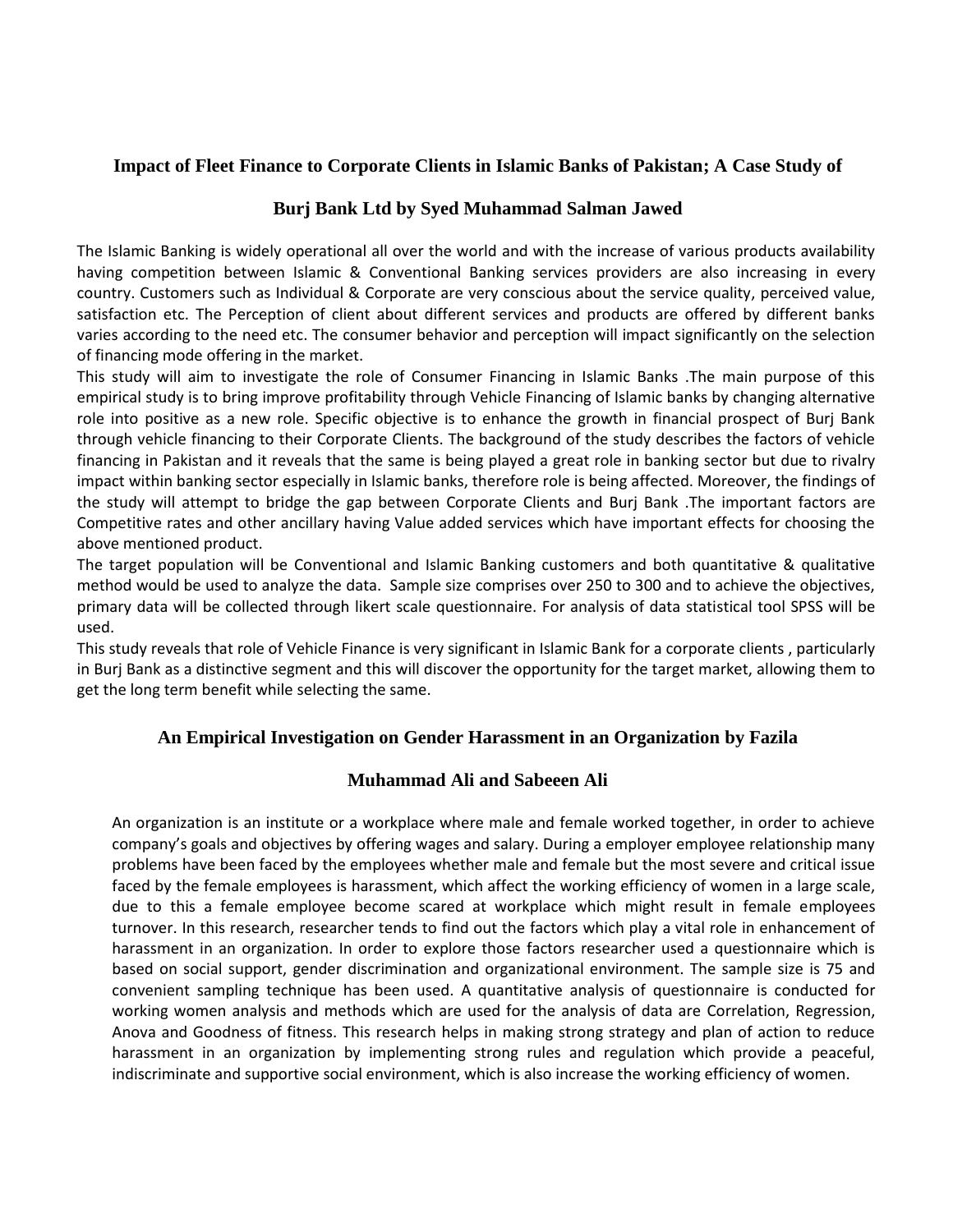#### <span id="page-14-0"></span>**Impact of Energy Consumption on Economic Growth Rate (GDP) in Pakistan by Hafiz**

#### **Muhammad Saad**

The purpose of this paper is to find out the relationship between energy utilization and prices on GDP rising rate. Energy has its influence and impact on economic growth rate defining the macroeconomics variables in the country. GDP rate of growth is always depending on the use of energy and it has a major role in any country. This research will try to evaluate the impact of energy requirement and usage on the economic growth rate. For this research the method used is quantitative and result will be depending on the basis of correlation analysis. In this survey, statistics have been compiled from three sources and target population is power distribution and power generation industry. In this research time series data will be taken from 1980- 2010. The conclusion of the research shows the relationship between the energy utilization and GDP rising rate.

#### <span id="page-14-1"></span>**Preference of Customer in Selecting Informal Clothing Brands: A Quantitative Analysis on**

#### **Bonanza by Raheel Farooqi**

The purpose of this study is to investigate the impact of brand image toward young consumers' perception in selecting informal clothing brand. A survey will be conducted from approximately 400 consumers from Karachi and will be prioritized by SPSS 16.0. The data analysis will be conducted by descriptive research in terms of questionnaire will be used on likert scale. The result will reveal that mostly young consumers are highly concerned about brand image, celebrity endorsement, price, quality availability, variety and style.

#### <span id="page-14-2"></span>**Factor Affecting the Advertising Strategy of Admission in Private Universities in Karachi**

#### **by Saif ur Rehman**

This paper explores the different factors for the choice of universities on private sector for the undergraduate students. Different universities make different strategies including fee concession, scholarship, extracurriculum activities concession, online facility and web graphics. Over the last few decades the need of advertising has become the more critical organizational effect on the universities. Reason that advertising made focus the whole population and effect great impression on the local community. Magazines, internet and seminars are advertising the universities. Higher Education Commission organizes and monitors the standards of all government and private universities regarding prospects and academic curriculum. Literature shows that the institutions of higher education have been notoriously slow in adopting the changes in their environment, especially in their students market need. This research is based on quantitative data of 200 respondents. Result shows that the relation between advertising is positive.

#### <span id="page-14-3"></span>**A Critical Analysis on the Impact of Billboard Advertising Over Sales of Gul Ahmed**

#### **Textile Pakistan by Sadia Malik**

This study critically analyses the relationship between billboard advertising and sales. It is an important promotion mix tool in the textile sector in Gul Ahmed Pakistan. Gul Ahmed is the famous textile company in Pakistan which is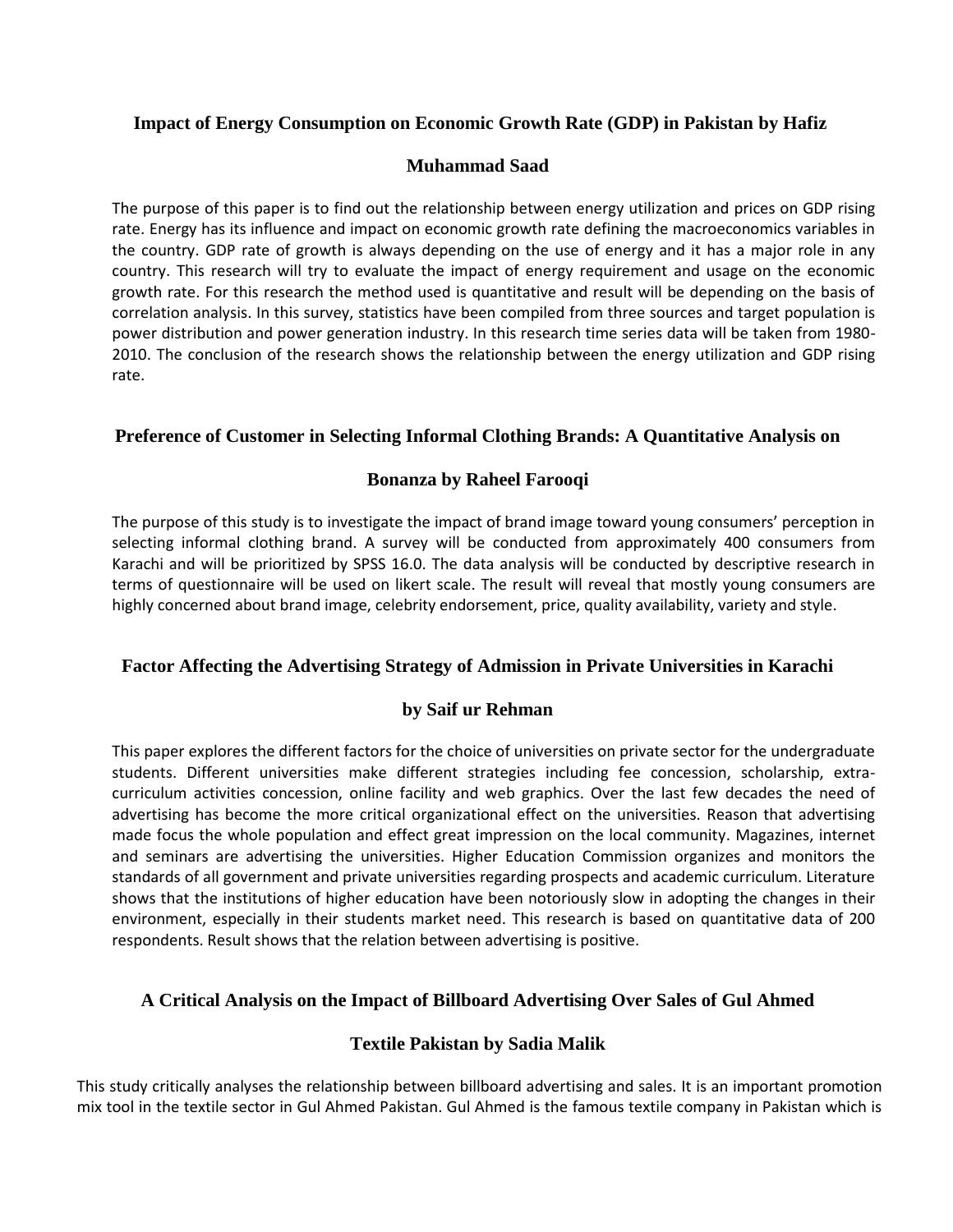not only a local supplier but also importing its fabrics in different countries. Advertising is one the best tool to bring awareness among the ultimate customers. Billboard advertising is types of outdoor advertising which attracts ultimate customer and motivate them to buy a particular product. The continuous reliance on billboard advertising by textile manufacturers suggests an appreciable level of trust in it as a visual communication tool to increase sales. Literature shows that the use of other tools to create awareness and attract customer for a fabric has been used to a limited extent. This research work explores that Billboard advertising is more influencing, attracting and helping in retaining customers. The quantitative data will be analyzed based on objective of the study. Secondary data will be acquired from 2005 to 2013 of billboard advertising cost and sales of Gul Ahmed textile Karachi and it will be critically analyzed in which cost of billboard advertising is an independent variable. Furthermore, sales will be used as dependent variable by statistical tool to find out the impact of it. It will be investigated that billboard advertising has positive relationship with sales.

#### <span id="page-15-0"></span>**Measuring the effect of various factors which influence the Customers to adapt internet**

#### **banking; A case study of Dubai Bank Islamic Pakistan" by Raheela Haqqani**

It has been observed that customers prefer those services which earn them various advantages in banking sector customer prefer those services which not only give them value and advantage but also give them ease and customized access to their banking needs. In Pakistan internet banking now become the essential for each and every bank to earn the customers believe and increase their customer loyalty but it has been observed that customers are reluctant to adapt the service of internet banking because of security, privacy and customization issues. That's why there is a need of descriptive research which will explore the effect of various factors which influence the customers to adapt internet banking. The organization selected for this research is Dubai Islamic Bank Pakistan and the main objectives of the research are exploring the effect of customization on the preference of the customer to use the service of internet banking; studying the effect of security on the preference of the customer to use the service of internet banking and to identify the effect of innovation on the preference of the customer to use the service of internet banking and after the statistical testing it has been proved that customer prefer those banks which provide them internet banking to take care of their banking needs and customization, security and innovation are the essential components of the service of internet banking which enforce customers to use the service of internet banking.

#### <span id="page-15-1"></span> **Measuring the impact of job enrichment on the job satisfaction and motivation and**

#### **organizational commitment of employees; A case study of Karachi Golf Club by Fazila**

#### **Muhammad Ali and Hussam Ahmed**

Job enrichment is the strategy of human resource management which is used by the organizations to increase the level of motivation and satisfaction of their employees job enrichment is also the main factor which increases the retention rate of employees and decrease in organizational expenses of the company but sometimes increase in responsibility decreases the commitment and enthusiasm of the employees due to which their efficiency and effectiveness decreases moreover sometimes employees have to work for additional hours as the result of job enrichment which is resulting in the higher turnover and decrease in the employee morale and commitment. In Pakistan job enrichment is the common practice of human resource department specially in pharmaceutical sector and job enrichment has been practiced more often as compared to another other industry and this strategy results in different ways for different organizations sometimes organizations become able to achieve their goals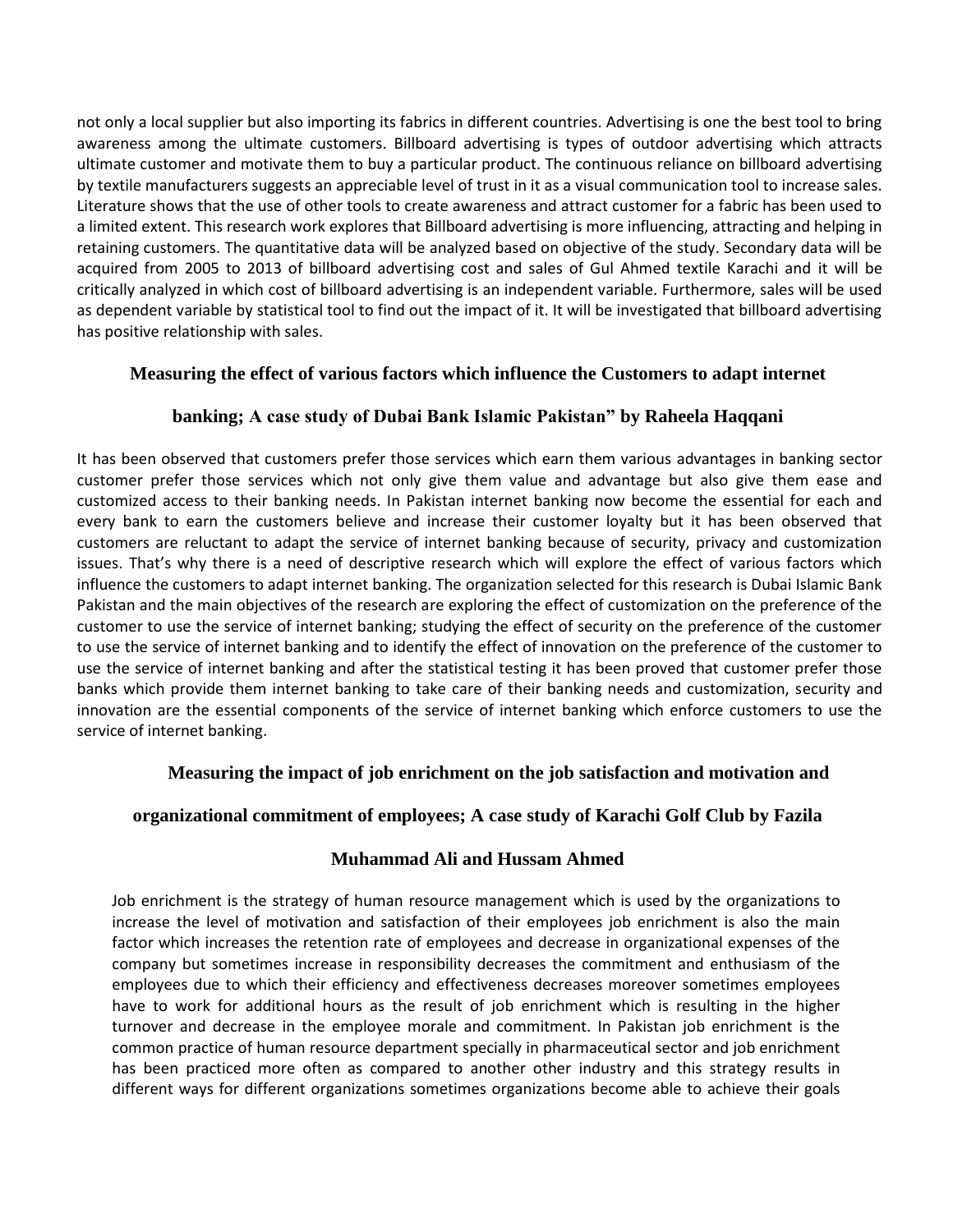and objectives and the commitment and satisfaction of the employees has been increased but sometimes due to increase of burden and responsibility the efficiency and effectiveness of the employees has been decreased that's why there is a need of descriptive research which will explore the effect of job enrichment on the workers of the golf club for this research the selected organization is Karachi Golf Club and the sample size for this research is fifty respondents and the main objectives of the research are To explore the effect of job enrichment on the employee satisfaction; To identify the effect of job enrichment on the employee motivation and To study the effect of job enrichment on organizational commitment of employees and after the statistical testing and analysis it has been proved that job enrichment increases the employees satisfaction, motivation and organizational commitment.

#### <span id="page-16-0"></span>**Impact of Establishment of Benazir Bhutto Shaheed University Lyari (BBSUL) on the**

#### **Future development of the society of Lyari: Evidence from students of BBSUL by Gobind**

#### **M. Herani, Mehak Kanwal, Zehra Aqsa, Sana Paras and Alia Majeed**

The purpose of this study is to investigate the impact of establishment of BBSUL on the future development of Lyarian's society. Specific objectives are to study the impact of establishment of BBSUL on its attributes of future development (Women empowerment, sound environment, quality education, quality management, broader range of job opportunities, economic development, upward mobility of students, and moral development of Lyarians, reduction of poverty, good identity of Lyarians, skillful workforce, suitable employment through education, awareness about girl's education, reduction of racial prejudice and racism, socio economic development, intellectual and moral status of people, affordable fee structure, improved social cohesion, social mobility, social capital and political stability, improved literacy rate, decline poverty rate). It is observed that in spite of living in Karachi the metropolitan city Lyarian's are less educated, but they are intelligent and piece loving people. They respect their elders and teachers and want to get education, but there were fewer opportunities of higher education and employment for them. As this BBSUL is still in early phases but its first batch of LLB and two years bachelor in Business Administration, Commerce and Computer Science is passed out. Other students have reached in  $6<sup>th</sup>$  semester. Keeping in view of the above facts it was felt that opinion poll of Lyari students be taken about the feedback establishment of BBSUL to improve the lacking and prepare new models as required by local people. That is why researchers wanted to conduct research on this topic. Methodology used in this study is qualitative, explanatory, and interview from students of  $6<sup>th</sup>$  batch of Business Administration. The findings show that people of Lyari are happy with establishment of BBSUL and feel changes in overall society's environment and expect good result in future. It is recommended that more faculties should be developed and more encouragement be given to students. Special stipend for all girl students be given relaxing the criteria of passing courses. Donors, philanthropists and planers should encourage to poor students by giving them financial and moral support.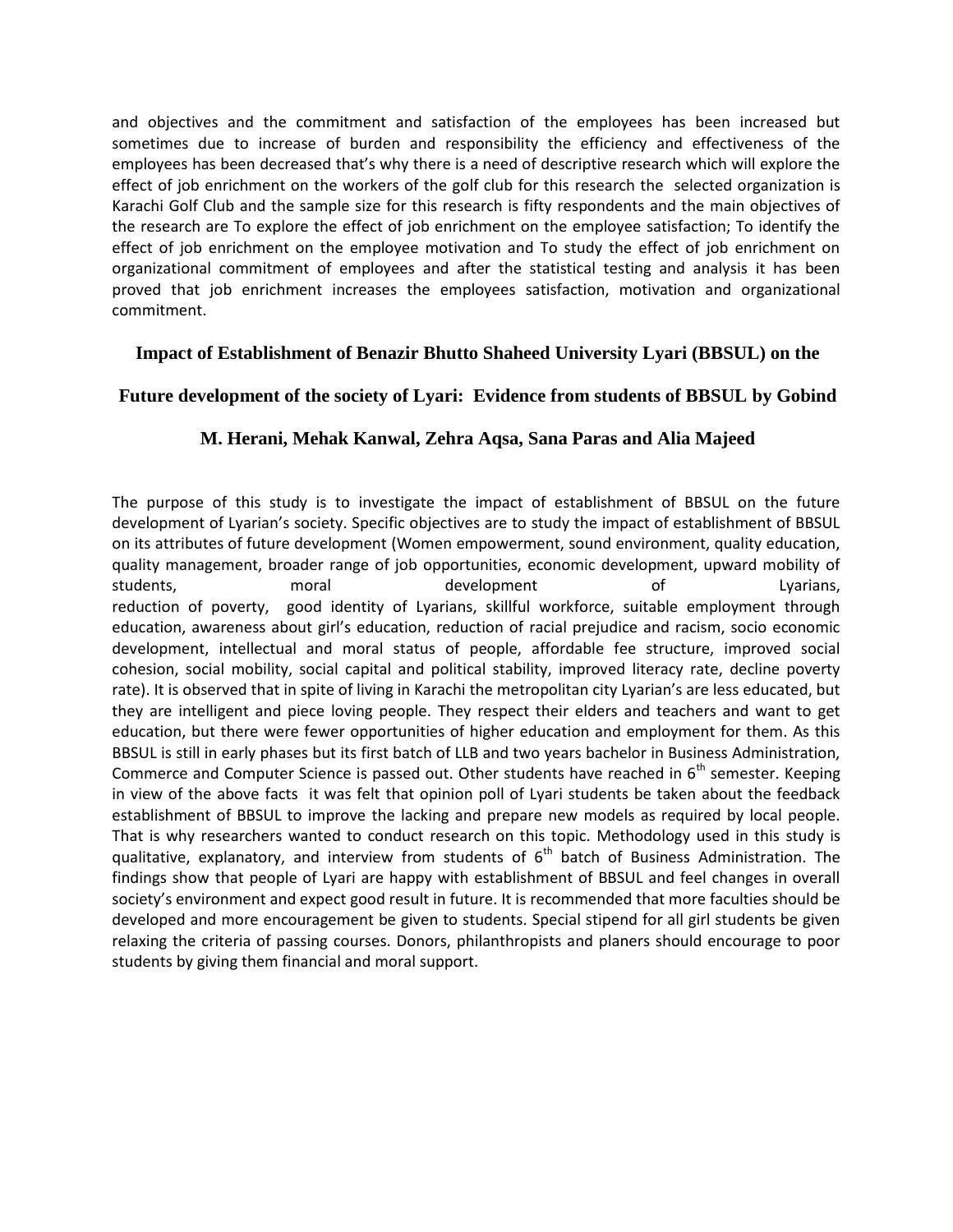#### <span id="page-17-0"></span>**Measuring the impact of job enlargement on the satisfaction, motivation and organizational**

#### **commitment of employees; A case study of Hilton Pharma Karachi by Misbah Khan and M**

#### **Faisal Sultan**

Job enlargement is the strategy of human resource management which is used by the organizations to increase the level of motivation and satisfaction of their employees job enlargement is also the main factor which increases the retention rate of employees and decrease in organizational expenses of the company but sometimes job enlargement decreases the commitment and enthusiasm of the employees due to which their efficiency and effectiveness decreases moreover sometimes employees have to work for additional hours as the result of job enlargement which is also results in the higher turnover and decrease in the employee morale and commitment. In Pakistan job enlargement is the common practice of human resource department specially in pharmaceutical sector and job enlargement has been practiced more often as compared to another other industry and this strategy results in different ways for different organizations sometimes organizations become able to achieve their goals and objectives and the commitment and satisfaction of the employees has been increased but sometimes due to increase of burden and responsibility the efficiency and effectiveness of the employees has been decreased that's why there is a need of descriptive research which will explore the effect of job enlargement on the workers of the pharmaceutical company for this research the selected organization is Hilton Pharma and the sample size for this research is forty respondents and the main objectives of the research are To explore the effect of job enlargement on the employee satisfaction; To identify the effect of job enlargement on the employee motivation and To study the effect of job enlargement on organizational commitment of employees and after the statistical testing and analysis it has been proved that job enlargement increases the employees satisfaction, motivation and organizational commitment.

#### **Abdullah Khan**

#### <span id="page-17-2"></span><span id="page-17-1"></span>**Muhammad Raghib Zafar**